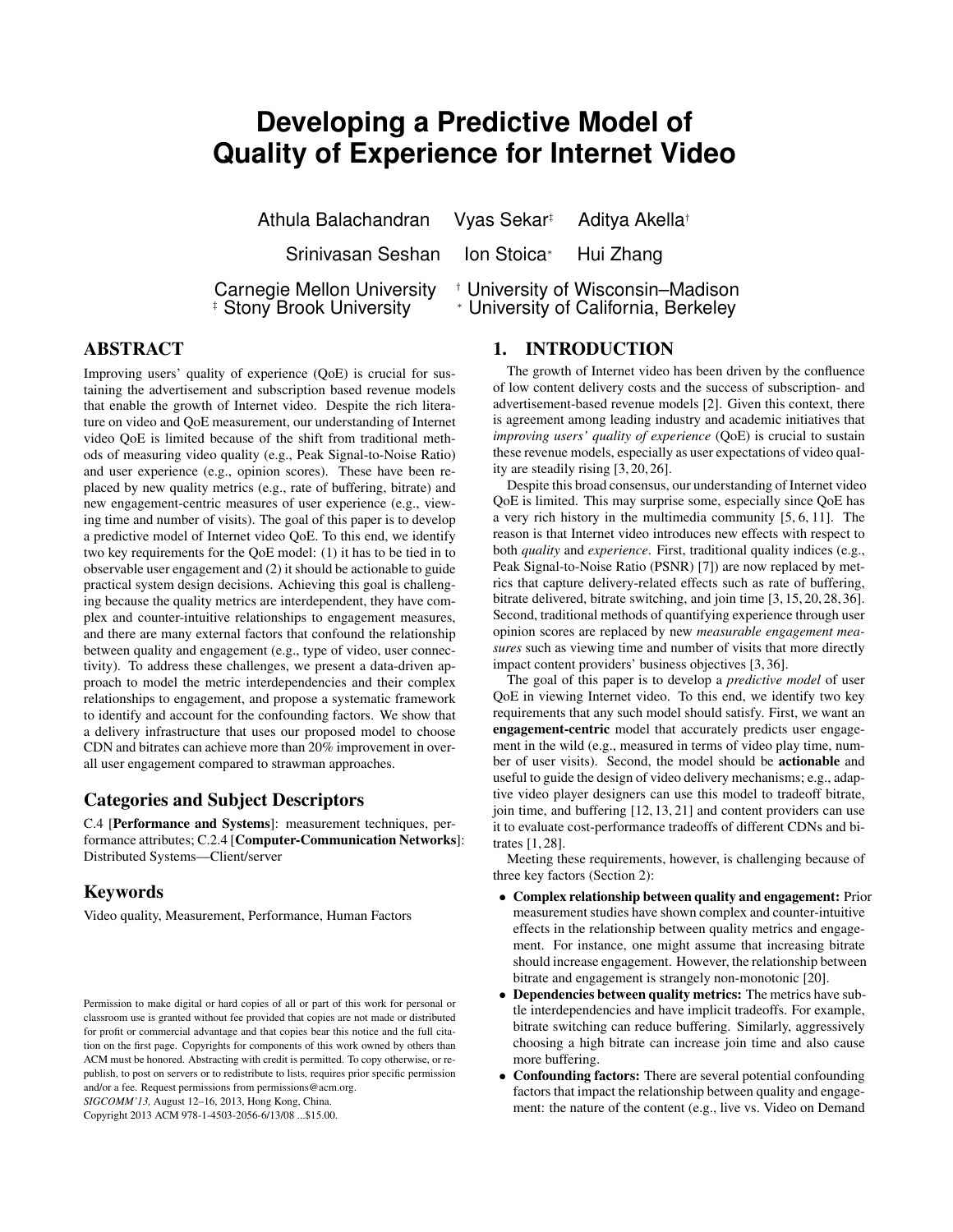|                   | Engagement-centric | Actionable |
|-------------------|--------------------|------------|
| PSNR-like         |                    |            |
| (e.g., [17])      |                    |            |
| Opinion           |                    | ¥          |
| Scores(e.g., [6]) |                    |            |
| Network-level     |                    |            |
| (e.g., bandwidth, |                    |            |
| latency $[35]$    |                    |            |
| Single metric     |                    |            |
| (e.g., bitrate,   |                    |            |
| buffering)        |                    |            |
| Naive learning    |                    |            |
| Our approach      |                    |            |

*Table 1: A summary of prior models for video QoE and how they fall short of our requirements*

(VOD), popularity), temporal effects (e.g., prime time vs. offpeak), and user-specific attributes (e.g., connectivity, device, user interest) [26].

As Table 1 shows, past approaches fail on one or more of these requirements. For instance, user opinion scores may be reflective of actual engagement, but these metrics may not be actionable because these do not directly relate to system design decisions. On the other hand, network- and encoding-related metrics are actionable but do not directly reflect the actual user engagement. Similarly, one may choose a single quality metric like buffering or bitrate, but this ignores the complex metric interdependencies and relationships of other metrics to engagement. Finally, none of the past approaches take into account the wide range of confounding factors that impact user engagement in the wild.

In order to tackle these challenges, we present a data-driven approach to develop a robust model to predict user engagement. We leverage large-scale measurements of user engagement and video session quality to run machine learning algorithms to automatically capture the complex relationships and dependencies [23]. A direct application of machine learning, however, may result in models that are not intuitive or actionable, especially because of the confounding factors. To this end, we develop a systematic framework to identify and account for these confounding factors.

Our main observations are:

- Compared to machine learning algorithms like naive Bayes and simple regression, a decision tree is sufficiently expressive enough to capture the complex relationships and interdependencies and provides close to 45% accuracy in predicting engagement. Furthermore, decision trees provide an intuitive understanding into these relationships and dependencies.
- Type of video (live vs. VOD) , device (PC vs. mobile devices vs. TV) and connectivity (cable/DSL vs. wireless) are the three most important confounding factors that affect engagement. In fact, the QoE model is considerably different across different types of videos.
- Refining the decision tree model that we developed by incorporating these confounding factors can further improve the accuracy to as much as 70%.
- Using a QoE-aware delivery infrastructure that uses our proposed model to choose CDN and bitrates can lead to more than 20% improvement in overall user engagement compared to other approaches for optimizing video delivery.

Contributions and Roadmap: To summarize, our key contributions are

• Systematically highlighting challenges in obtaining a robust video QoE model (Section 2);



*Figure 1: Our goal is to develop a predictive model of engagement that accounts for the complex relationship between quality and engagement, the interdependencies between quality metrics, and the confounding factors that impact different aspects of this learning. We do not attempt to model the impact of the control parameters on quality or engagement in this paper.*

- A roadmap for developing Internet video QoE that leverages machine learning (Section 3);
- A methodology for identifying and addressing the confounding factors that affect engagement (Section 4 and Section 5); and
- A practical demonstration of the utility of our QoE models to improve engagement (Section 6)

We discuss outstanding issues in Section 7 and related work in Section 8 before concluding in Section 9.

## 2. MOTIVATION AND CHALLENGES

In this section, we provide a brief background of the problem space and highlight the key challenges in developing a unified QoE model using data-driven techniques.

## 2.1 Problem scope

Multiple measurement studies have shown that video quality impacts user engagement [20, 26]. Given that engagement directly affects advertisement- and subscription-based revenue streams, there is broad consensus across the different players in the Internet video ecosystem (content providers, video player designers, third-party optimizers, CDNs) on the need to optimize video quality according to these metrics. In this paper, we focus on the fraction of video that the user viewed before quitting as the measure of engagement and the following industry-standard quality metrics:

- *Average bitrate*: Video players typically switch between different bitrate streams during a single video session. Average bitrate, measured in kilobits per second, is the time average of the bitrates played during a session weighted by the time duration each bitrate was played.
- *Join time*: This represents the time it takes for the video to start playing after the user initiates a request to play the video and is measured in seconds.
- *Buffering ratio*: It is computed as the ratio of the time the video player spends buffering to the sum of the buffering and play time and is measured in percentage.
- *Rate of buffering*: It captures the frequency at which buffering events occur during the session and is computed as the ratio of the number of buffering events to the duration of the session.

In this paper, we are not reporting the impact of rate of bitrate switching due to two reasons. First, we were unable to collect this data for the large time frames that we are working on. Second, the providers use specific bitrate adaptation algorithms and we want to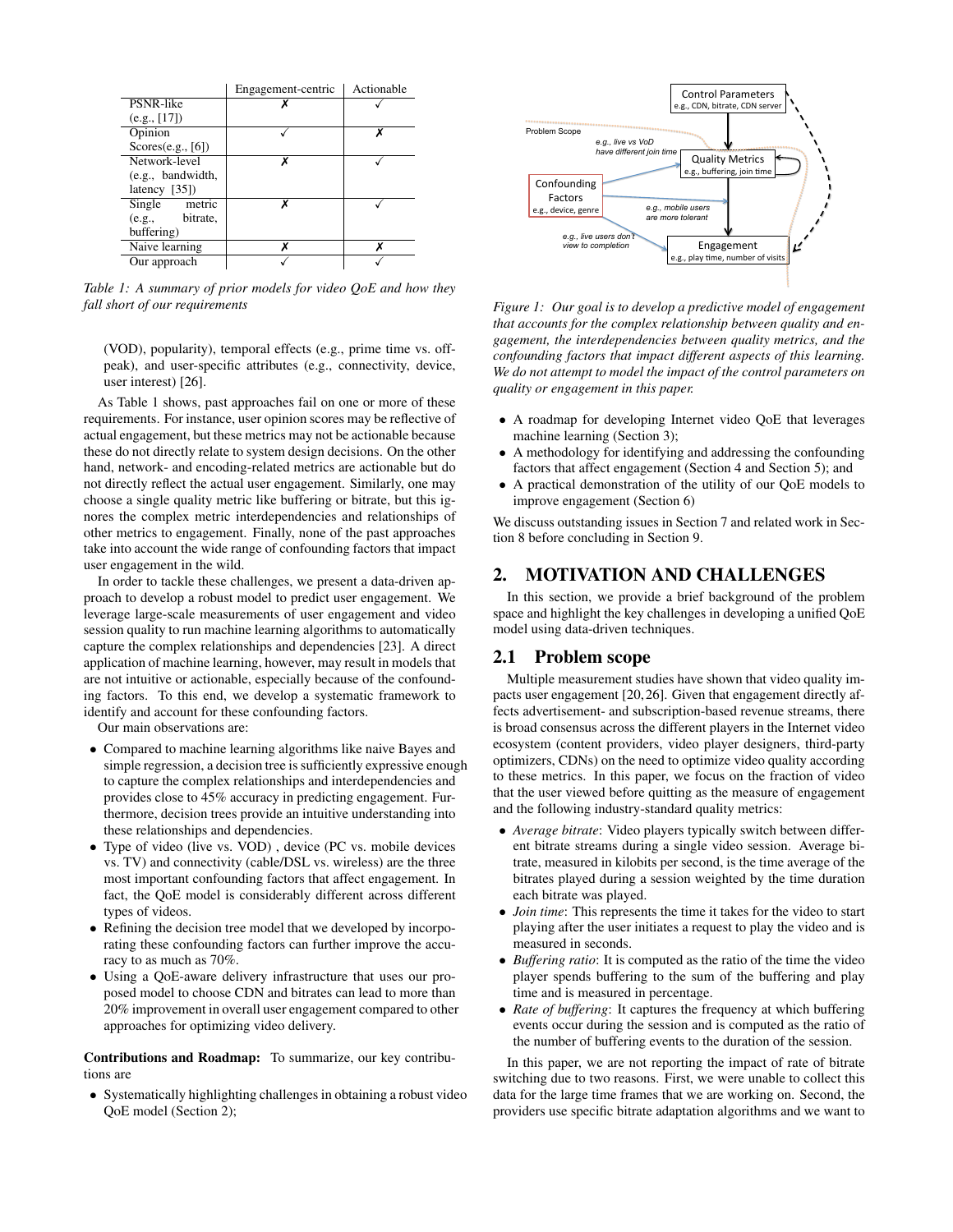avoid reaching conclusions based on them. That said, the framework and the techniques that we propose are applicable if we want to later include more quality metrics to the above list.

Our goal in this paper is to develop a principled *predictive model* of the user engagement as a function of these quality metrics. Such a model can then be used to inform the system design decisions that different entities in the video ecosystem make in order to tune the video according to the quality metrics to maximize engagement. For example, a video control plane may choose the CDN and bitrate for a video session based on a global optimization scheme [28], CDNs choose the servers and the specific bitrates [3], video player designers can adaptively switch bitrates [13] and so on.

An alternative direction one may consider is building a predictive model that relates the control parameters used (e.g., CDN, CDN server, adaptive bitrate selection logic) to the user engagement. While this is certainly a viable approach that a specific entity in the video delivery chain (e.g., CDN, player, "meta-CDN")<sup>1</sup> can employ, we believe that we can decouple this into two problems: (a) learning the relationship between the quality metrics and engagement (quality  $\rightarrow$  engagement) and (b) learning the relationship between the control parameters and engagement (knobs→ quality). We do so because these two relationships evolve at fundamentally different timescales and depend on diverse factors (e.g., user behavior vs. network/server artifacts). First, the control parameters available to different entities in the ecosystem may be very different; e.g., the control plane [28] operates at a coarse granularity of choosing the CDN whereas the CDN can choose a specific server. Second, the control knobs for each entity may themselves change over time; e.g., new layered codecs or more fine-grained bitrates. One can view this as a natural layering argument—decoupling the two problems allows control logics to evolve independently and helps us reuse a reference QoE model across different contexts (e.g., control plane, CDN, video player).

While modeling the knobs→quality problem is itself an interesting research challenge, this is outside the scope of this paper; the focus of this paper is on the problem of modeling the quality  $\rightarrow$ engagement relationship.<sup>2</sup> As we discuss next, there are three key challenges in addressing this problem.

#### 2.2 Dataset

The data used in this paper was collected by conviva.com in real time using a client-side instrumentation library. This library gets loaded when users watch video on conviva.com's affiliate content providers' websites. We collect all the quality metrics described earlier as well as play time for each individual session. In addition we also collect a range of user-specific (e.g., location, device, connectivity), content (e.g., live vs. VOD, popularity), and temporal attributes (e.g., hour of the day).

The dataset that is used for various analysis in this paper is based on 40 million video viewing sessions collected over 3 months spanning two popular video content providers (based in the US). The first provider serves mostly VOD content that are between 35 minutes and 60 minutes long. The second provider serves sports events that are broadcast while the event is happening. Our study is limited to clients in the United States.<sup>3</sup>



*(b)* Threshold effect between rate of buffering and engagement

*Figure 2: Complex relationship between quality metrics and engagement*

#### 2.3 Challenges in developing video QoE

We use our dataset to highlight the main challenges in developing an engagement-centric of model for video QoE. Although past measurement studies (e.g., [10, 15, 20, 22, 32, 33, 40, 41]) have also presented some of these observations in a different context, our contribution lies in synthesizing these observations in the context of Internet video QoE.

Complex relationships: The relationships between different individual quality metrics and user engagement are very complex. These were shown by Dobrian et al., and we reconfirm some of their observations [20]. For example, one might assume that higher bitrate should result in higher user engagement. Surprisingly, there is a non-monotonic relationship between them as shown in Figure 2a. The reason is that videos are served at specific bitrates and hence the values of average bitrates in between these standard bitrates correspond to clients that had to switch bitrates during the session. These clients likely experienced higher buffering, which led to a drop in engagement. Similarly, engagement linearly decreases with increasing rate of buffering up to a certain threshold (0.3 buffering events/minute). Beyond this, users get annoyed and they quit early as shown in Figure 2b.

Interaction between metrics: Naturally, the various quality metrics are interdependent on each other. For example, streaming video at a higher bitrate would lead to better quality. However, as shown in Figure 3a, it would take longer for the video player buffer to sufficiently fill up in order to start playback leading to higher join times. Similarly, streaming video at higher bitrates leads to higher rates of buffering as shown in Figure 3b.

Confounding factors: In addition to the quality metrics, several external factors also directly or indirectly affect user engagement [26]. For instance, user-attributes like user interest, content attributes like genre and temporal attributes like age of the content have effects on user engagement. A confounding factor could affect engagement and quality metrics in the following three ways

<sup>1</sup> Some services offer CDN switching services across multiple physical CDNs to offer better cost-performance tradeoffs (e.g., [9]). <sup>2</sup>To evaluate the potential improvement due to our approach, how-

ever, we need to model this relationship as well. We use a simple quality prediction model in Section 6.

 $3$ These are distinct providers and there is no content overlap; i.e., none of the VOD videos is a replay of a live event.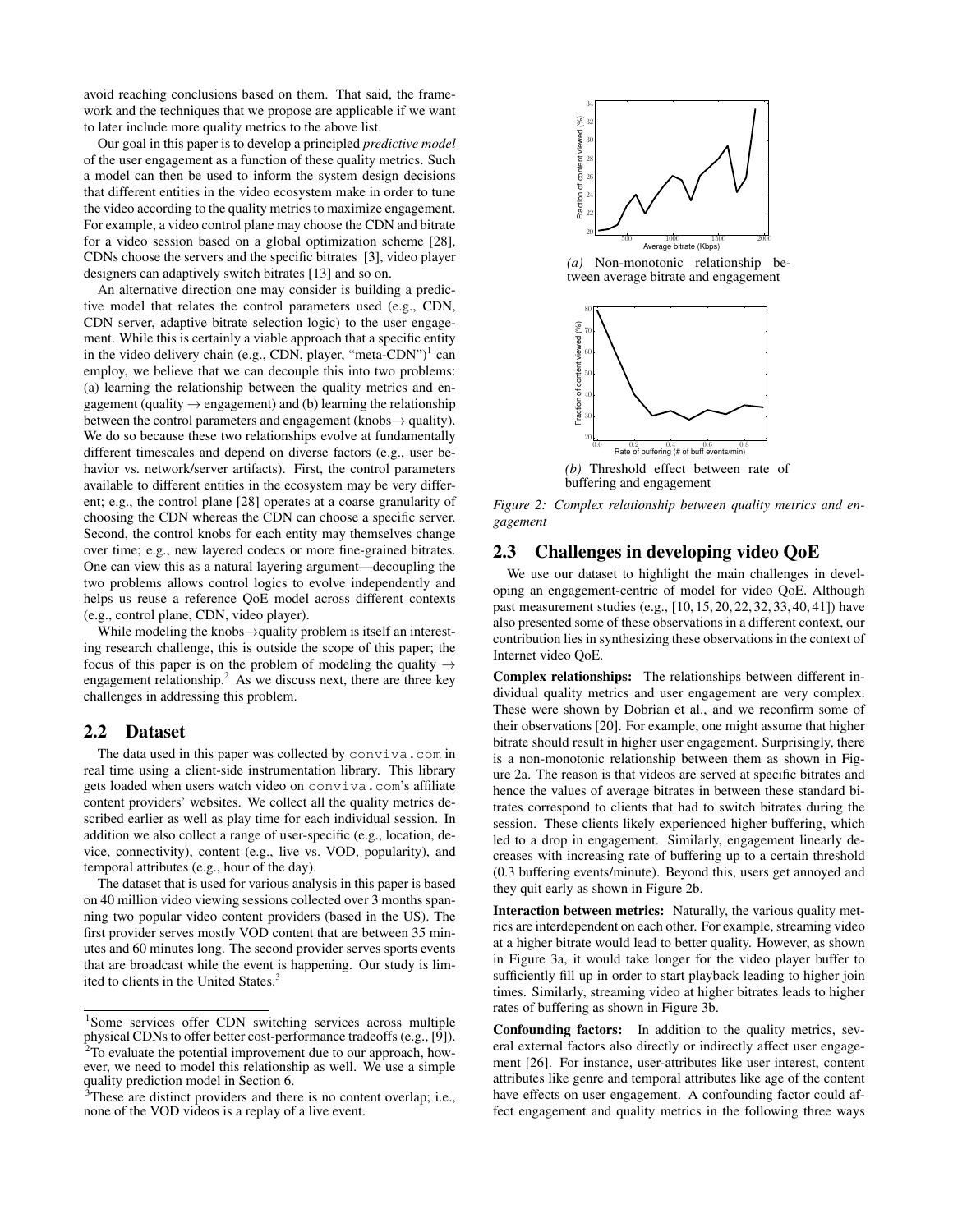

connectivity

*Figure 4: Various confounding factors directly or indirectly affect engagement*



*(a)* Higher bitrates cause higher join times



buffering

*Figure 3: The quality metrics are interdependent on each other*

(Figure 1). First, some factors may affect user viewing behavior itself and result in different observed engagements. For instance, Figure 4a shows that live and VOD video sessions have significantly different viewing patterns. While a significant fraction of the users view VOD videos to completion, live sessions are more short-lived. Second, the confounding factor can impact the quality metric. As Figure 4b shows, the join time distribution for live and VOD sessions are considerably different. Finally, and perhaps most importantly, the confounding factor can affect the relationship between the quality metrics and engagement. For example, we see in Figure 4c that users on wireless connectivity are more tolerant to rate of buffering compared to users on DSL/cable connectivity.

#### 3. APPROACH OVERVIEW

At a high-level, our goal is to express *user engagement* as a function of the quality metrics. That is, we want to capture a relationship Engagement =  $f({\mathcal{Q}}ualityMetric_i)$ , where Engagement can be the video playtime, number of visits to a website, and each  $QualityMetric$ <sub>i</sub> represents observed metrics such as buffering ra-



*Figure 5: High level overview of our approach. We begin by using standard machine learning approaches to build a basic predictive model and also to extract the key confounding factors. Having identified the confounding factors, we refine our predictive model to improve the accuracy.*

tio, average bitrate etc. Ideally, we want this function f to be *accurate*, *intuitive*, and *actionable* in order to be adopted by content providers, video player designers, CDNs, and third-party optimization services to evaluate different provisioning and resource management tradeoffs (e.g., choosing different CDNs and bitrates).

As we saw in the motivating measurements in the previous section, developing such a model is challenging because of the complex relationships between the quality metrics and engagement, interdependencies between different quality metrics, and the presence of various confounding factors that affect the relationship between the quality metrics and engagement. In this section, we begin by presenting a high-level methodology for systematically tackling these challenges. While the specific quality and engagement metrics of interest may change over time and the output of the prediction model may evolve as the video delivery infrastructure evolves, we believe that the data-driven and machine learning based roadmap and techniques we envision will continue to apply.

#### 3.1 Roadmap

Figure 5 provides a high-level overview showing three main components in our approach. A key enabler for the viability of our approach is that several content providers, CDNs and third-party optimization services today collect data regarding individual video sessions using client-side instrumentation on many popular video sites. This enables a *data-driven machine learning approach* to tackle the above challenges.

Tackling complex relationships and interdependencies: We need to be careful in using machine learning as a black-box on two accounts. First, the learning algorithms must be expressive enough to tackle our challenges. For instance, naive approaches that assume that the quality metrics are independent variables or simple regression techniques that implicitly assume that the relationships be-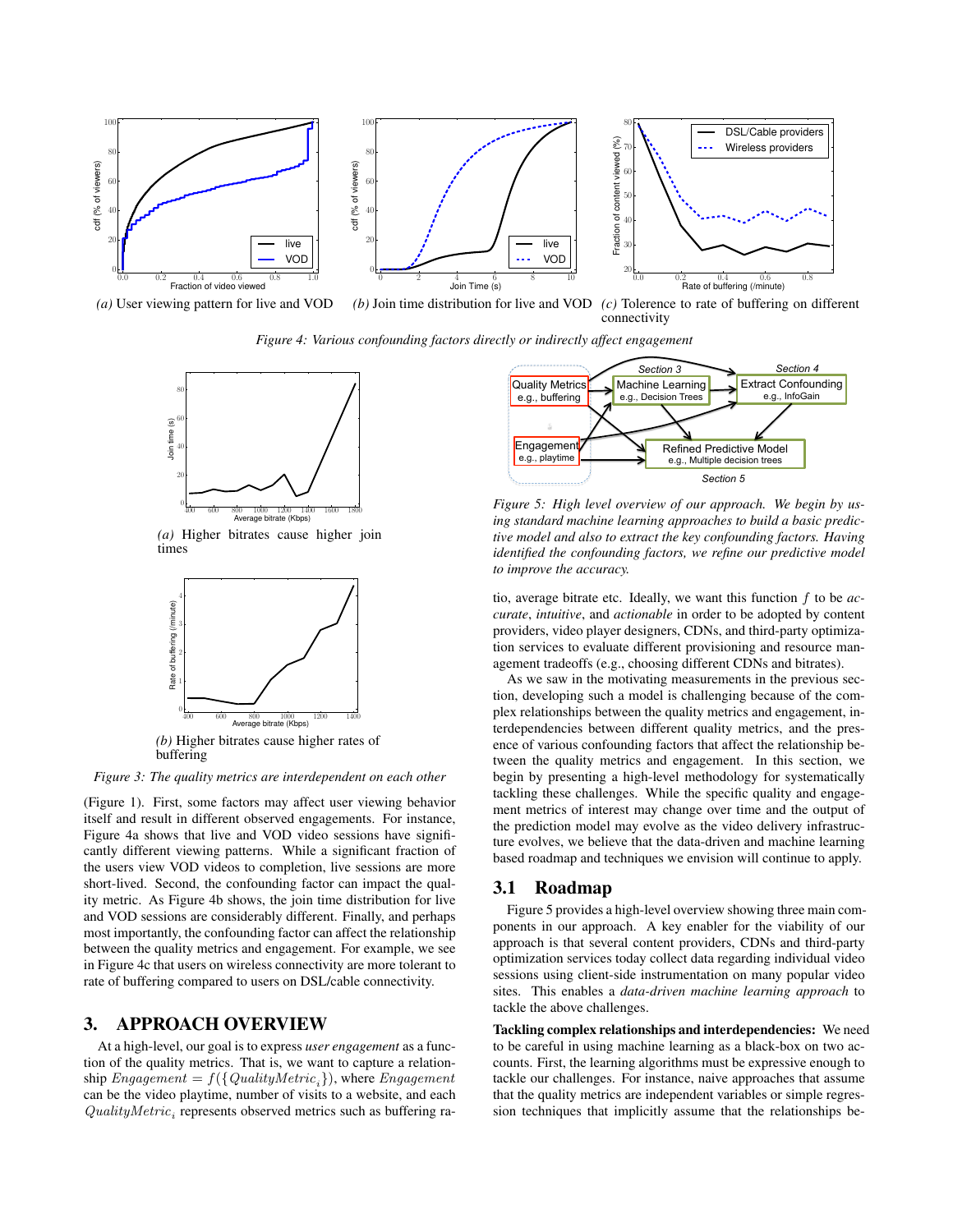

*Figure 6: Decision tree is more expressible than naive Bayes and regression based schemes*

tween quality and engagement are linear are unlikely to work. Second, we do not want an overly complex machine learning algorithm that becomes unintuitive or unusable for practitioners. Fortunately, as we discuss in Section 3.2 we find that decision trees, which are generally perceived as usable intuitive models  $[24, 27, 37, 39]^4$  are also the most accurate. In some sense, we are exploiting the observation that given large datasets, simple non-parametric machine learning algorithms (e.g., decision trees) actually work [23].

Identifying the important confounding factors: Even though past studies have shown that external factors such as users' device and connectivity affect engagement [26], there is no systematic method to identify these factors. In Section 4, we propose a taxonomy for classifying potentially confounding factors. As we saw in the previous section, the confounding factors can affect our understanding in all three respects: affecting quality, affecting engagement, and also affecting how quality impacts engagement. Thus, we need a systematic methodology to identify the factors that have an impact on all three dimensions.

Refinement to account for confounding factors: As we will show in Section 3.2, decision trees are expressive enough to capture the relationships between quality metrics and engagement. It may not, however, be expressive enough to capture the impact of all the confounding factors on engagement. In Section 5, we evaluate different ways by which we can incorporate these confounding factors to form a unified model.

## 3.2 Machine learning building blocks

Decision trees as predictive models: We cast the problem of modeling the relationship between the different quality metrics as a discrete classification problem. We begin by categorizing engagement into different classes based on the fraction of video that the user viewed before quitting. For example, when the number of classes is set to 5 the model tries to predict if the user viewed 0-20% or 20- 40% or 40-60% or 60-80% or 80-100% of the video before quitting. We can select the granularity at which the model predicts engagement by appropriately setting the number of classes (e.g., 5 classes means 20% bins vs. 20 classes means 5% bins). We use similar domain-specific discrete classes to bin the different quality metrics. For join time, we use bins of 1 second interval; for buffering ratio we use 1% bins; for rate of buffering we use 0.1/minute bins; and for average bitrate we use 100 kbps-sized bins.

Figure 6 compares the performance of three different machine learning algorithms: binary decision trees, naive Bayes, and classification based on linear regression. The results are based on 10-fold

cross-validation—the data is divided into 10 equally sized subsets and the model is trained 10 times, leaving out one of the subsets each time from training and tested on the omitted subset [31]. Naturally, the prediction accuracy decreases when the model has to predict at a higher granularity. We observe that decision trees perform better than naive Bayes and linear regression. This is because naive Bayes algorithm assumes that the quality metrics are independent of each other and hence it does not attempt to capture interdependencies between them. Similarly, linear regression is not expressible enough to capture the complex relationships between quality metrics and engagement. Also, as shown in Figure 6, performing linear regression based on just a single "best" metric (average bitrate) yields even lower accuracy since we are ignoring the complex metric interdependencies and the relationships between other metrics and engagement.

Information gain analysis: *Information gain* is a standard approach for uncovering hidden relationships between variables. More importantly, it does so without making any assumption about the nature of these relationships (e.g., monotone, linear effects); it merely identifies that there is some potential relationship. Information gain is a standard technique used in machine learning for feature extraction—i.e., identifying the key features that we need to use in a prediction task. Thus, it is a natural starting point for systematically identifying confounding factors.

The information gain is based on the idea of entropy of a random variable Y which is defined as  $H(Y) = \sum_i P[Y = y_i] log \frac{1}{P[Y = y_i]}$ where  $P[Y = y_i]$  is the probability that  $Y = y_i$ . It represents the number of bits that would have to be transmitted to identify  $Y$  from  $n$  equally likely possibilities. The lesser the entropy the more uniform the distribution is. The conditional entropy of Y given another random variable X is  $H(Y|X) = \sum_j P[X = x_j]H(Y|X = x_j)$ . It represents the number of bits that would be required to be transmitted to identify  $Y$  given that both the sender and the receiver know the corresponding value of  $X$ . Information gain is defined as  $H(Y) - H(Y|X)$  and it is the number of bits saved on average when we transmit Y and both sender and receiver know X. The relative information gain can then be defined as  $\frac{H(Y) - H(Y|X)}{H(Y)}$ .

In the next section, we use the information gain analysis to reason if a confounding factor impacts either engagement or quality.

Compacted decision trees: Decision trees help in categorizing and generalizing the data given in the dataset and provide a visual model representing various if-then rules. One main drawback while dealing with multi-dimensional large datasets is that these techniques produce too many rules making it difficult to understand and use the discovered rules with just manual inspection or other analysis techniques [27]. In order to get a high-level intuitive understanding of the impact of different quality metrics on engagement, we compact the decision tree. First, we group the quality metrics into more coarse-grained bins. For instance, we classify average bitrate into three classes—very low, low, and high. The other quality metrics (buffering ratio, buffering rate, and join time) and engagement are classified as either high or low. We then run the decision tree algorithm and compact the resulting structure to form general rules using the technique described in [27]. The highlevel idea is to prune the nodes whose majority classes are significant; e.g., if more than 75% of the data points that follow a particular rule belong to a particular engagement class then we prune the tree at that level. The tree formed using this technique may not be highly accurate. Note that the goal of compacting the decision tree is only to get a high-level understanding of what quality metrics affect engagement the most and form simple rules of how they impact engagement. Our predictive model uses the original (i.e.,

<sup>4</sup>Decision trees can be directly mapped into event processing rules that system designers are typically familiar with [39].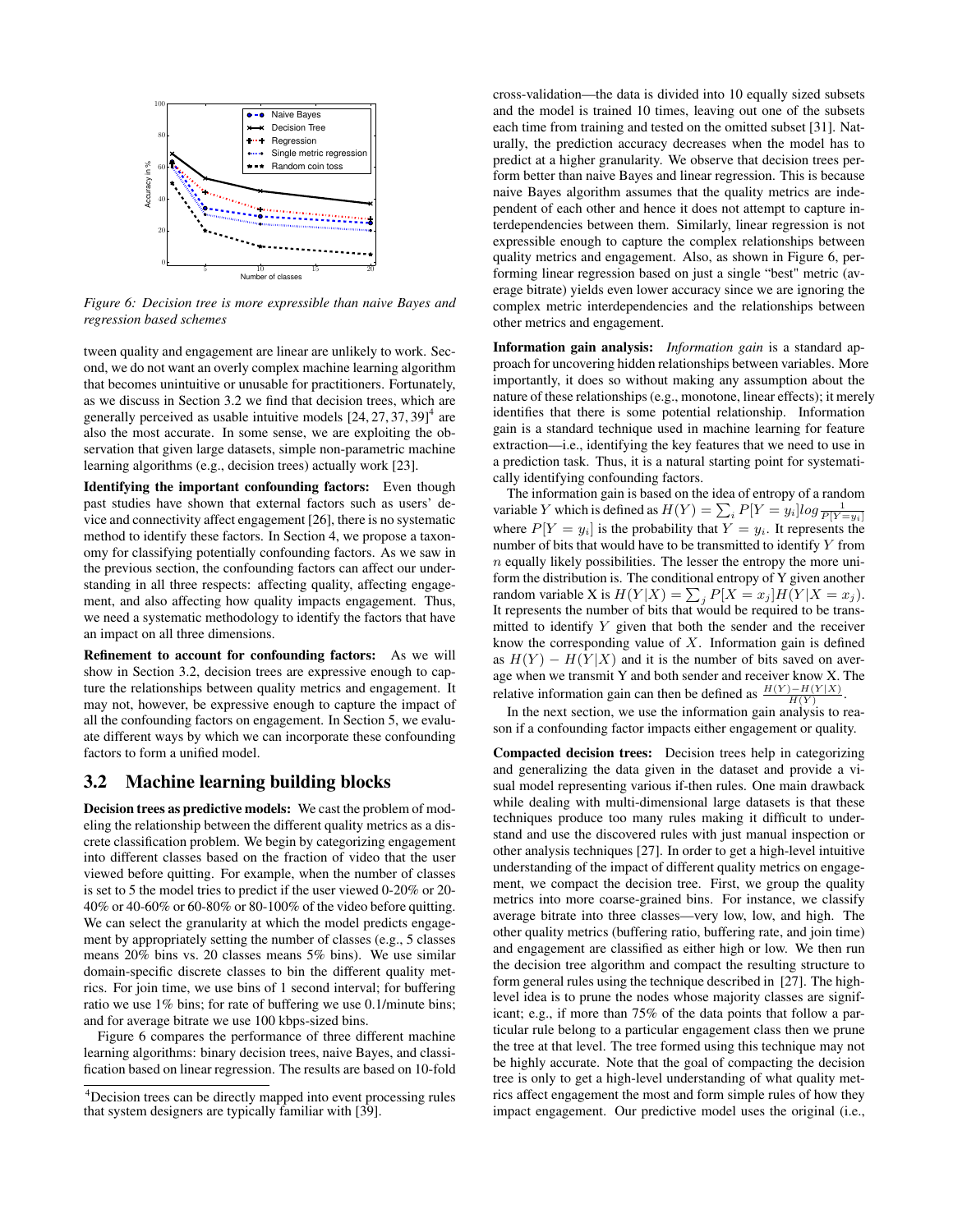uncompressed) decision tree; we do not sacrifice any expressive power. In the next section, we use this technique to test if a confounding factor impacts the relationship between quality metrics and engagement—particularly to check if it changes the relative importance of the quality metrics.

## 3.3 Limitations

We acknowledge three potential limitations in our study that could apply more broadly to video QoE measurement.

- Fraction of video viewed as a metric for engagement: While fraction of video viewed before quitting may translate into revenue associated from actual advertisement impressions, it does not capture various psychological factors that affect engagement (e.g., user may not be interested in the video and might be playing the video in the background). We use fraction of video viewed as a measure of engagement since it can be easily and objectively measured and it provides a concrete starting point. The high-level framework that we propose can be applied to other notions of engagement.
- Coverage over confounding factors: There might be several confounding factors that affect engagement that are not captured in our dataset (e.g., user interest in the content). Our model provides the baseline in terms of accuracy—uncovering other confounding factors and incorporating them into the model will lead to better models and higher prediction accuracy.
- Early quitters: A large fraction of users quit the session after watching the video for a short duration. These users might be either "sampling" the video or quitting the session because of quality issues. They can be treated in three ways: (1) Remove them completely from the analysis, (2) Separate them into two groups based on their quality metrics (high quality population and low quality population) and learn a separate model for each group (3) Profile users based on their viewing history and predict whether they will quit early or not based on their interest in the video content. We use (1) in this paper as it provides a clearer understanding of how quality impacts engagement. That said, approaches (2) and (3) are likely to be useful and complementary in a system-design context; e.g., to guide resourcedriven tradeoffs on which users to prioritize.

## 4. IDENTIFYING CONFOUNDING FACTORS

In this section, we propose a framework for identifying confounding factors. To this end, we begin with a taxonomy of potentially confounding factors. Then, we use the machine learning building blocks described in the previous section to identify the factors that have a non-trivial impact on engagement.

## 4.1 Approach

We identify three categories of potential confounding factors from our dataset:

- Content attributes: This includes the *type of video* (i.e., live vs. VOD) and the *overall popularity* (i.e., number of views).
- User attributes: This includes the user's*location* (region within continental US), *device* (e.g., smartphones, tablets, PC, TV), and *connectivity* (e.g., DSL, cable, mobile or wireless).
- Temporal attributes: Unlike live content that is viewed during the event, VOD objects in the dataset are available to be accessed at any point in time since its release. This opens up various temporal attributes that can possibly affect engagement including the *time of day* and *day of week* of the session and the *time since release* for the object (e.g., day of release vs. not).

| Confounding<br>Factor          | Engagement       | Join<br>Time     | Buff.<br>Ratio   | Rate of<br>buff. | Avg. bi-<br>trate |
|--------------------------------|------------------|------------------|------------------|------------------|-------------------|
| Type of video<br>(live or VOD) | 8.8              | 15.2             | 0.7              | 0.3              | 6.9               |
| Overall popu-<br>larity (live) | 0.1              | 0.0              | 0.0              | 0.2              | 0.4               |
| Overall popu-<br>larity (VOD)  | 0.1              | 0.2              | 0.4              | 0.1              | 0.2               |
| Time since re-<br>lease (VOD)  | $0.\overline{1}$ | 0.1              | 0.1              | 0.0              | 0.2               |
| Time of day<br>(VOD)           | 0.2              | 0.6              | $\overline{2.2}$ | 0.5              | 0.4               |
| Day of week<br>(VOD)           | $\overline{0.1}$ | $\overline{0.2}$ | $\overline{1.1}$ | 0.2              | $\overline{0.1}$  |
| Device (live)                  | 1.3              | 1.3              | 1.1              | 1.2              | 2.7               |
| Device (VOD)                   | 0.5              | 11.8             | 1.5              | 1.5              | 10.3              |
| Region (live)                  | 0.6              | 0.7              | 1.3              | 0.5              | 0.4               |
| Region (VOD)                   | 0.1              | 0.3              | 1.2              | 0.2              | $\overline{0.2}$  |
| Connectivity<br>(live)         | 0.7              | 1.1              | 1.4              | 1.1              | 1.5               |
| Connectivity<br>(VOD)          | 0.1              | 0.4              | 1.1              | 1.4              | 1.3               |

*Table 2: Relative information gain (%) between different potential confounding factors and the engagement and quality metrics. We mark any factor with more than 5% information gain as a potential confounding factor*

We acknowledge that this list is only representative as we are only accounting for factors that can be measured directly and objectively. For example, the user's interest in the particular content is also a potential confounding factors that we cannot directly measure. Our goal here is to develop a systematic methodology to identify and account for these factors. Given more fine-grained instrumentation to measure other types of factors (e.g., use of gaze tracking in HCI), we can use our framework to evaluate these other factors as well.

In Section 2, we saw that confounding factors can act in three possible ways:

- 1. They can affect the observed engagement (e.g., Figure 4a)
- 2. They can affect the observed quality metric and thus indirectly impact engagement (e.g., Figure 4b);
- 3. They can impact the nature and magnitude of quality  $\rightarrow$  engagement relationship (e.g., Figure 4c).

For (1) and (2) we use *information gain analysis* to identify if there is a hidden relationship between the potential confounding factor w.r.t engagement or the quality metrics. For (3), we identify two sub-effects: the impact of the confounding factor on the quality → engagement relationship can be *qualitative* (i.e., the relative importance of the different quality metrics may change) or it can be *quantitative* (i.e., the tolerance to one or more of the quality metrics might be different). For the qualitative effect, we use the compacted decision tree separately for each class (e.g., TV vs. mobile vs. PC) using the method described in Section 3.2 and compare their structure. Finally, for the quantitative sub-effect in (3), we simply check if there is any significant difference in tolerance.

#### 4.2 Analysis results

Next, for each user, content, and temporal attribute we run the different identification techniques to check if it needs to be flagged as a potential confounding factor. Table 2 presents the information gain between each factor with respect to engagement (fraction of video viewed before quitting) and the four quality metrics.

Type of video: Classified as live or VOD session, as Table 2 shows, the type of video has high information gain with respect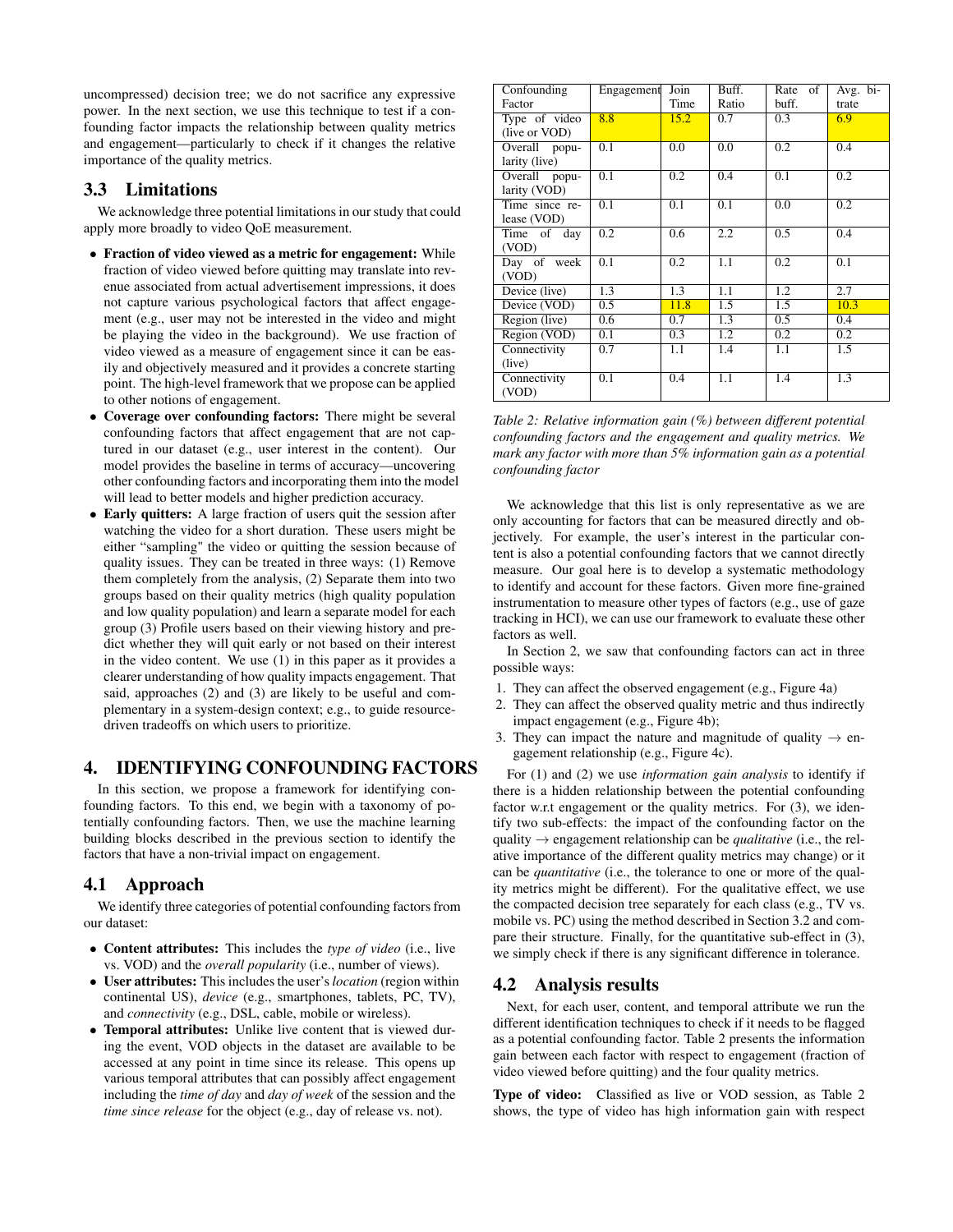

*Figure 7: Compacted decision tree for live and VOD are considerably different in structure*



*Figure 8: Anomalous trend : Higher bitrate led to lower engagement in the case of TV in the VOD dataset*

to engagement confirming our earlier observation that the viewing behavior for live and VOD are different (Section 2.3). Again, since join time distributions for live and VOD sessions are also different (Section 2.3), it is not surprising that we observe high information gain in join time. Similarly, the set of bitrates used by the live provider and the VOD provider are quite different leading to high information gain for average bitrate as well.

We learn the compacted decision tree for VOD and live sessions separately as shown in Figure 7 and see that the trees are structurally different. While buffering ratio and rate of buffering have the highest impact for VOD, average bitrate has the highest impact for live events. Somewhat surprisingly, some live users tolerate very low bitrates. We believe this is related to an observation from prior work which showed that users viewing live sporting events may run the video in background and the player automatically switches to lower quality to reduce CPU consumption [20].

Since the differences between live and VOD sessions are considerably large, for the remaining attributes, we perform the analysis separately for live and VOD data.

Device: We classify the devices as PC (desktops and laptops) or mobile devices (smartphones and tablets) or TV (e.g., via Xbox). In the VOD dataset, 66% of the traffic were initiated from PC and around 33% were from TV. Mobile users formed a small fraction. However, in the live dataset, 80% of the traffic were initiated from PCs and almost 20% of the traffic from mobile users—users on TV formed a small fraction.

For a subset of the VOD data, we observed that the compacted decision tree for the TV users was different from that of mobile and PC users. While PC and mobile users showed a tree structure similar to Figure 7a, we observed Figure 9 in the case of TV. Intrigued by this difference, we visualized the impact of bitrate on engagement. Curiously, we find in Figure 8 that increased bitrate led to lower engagement in the case of TV. This is especially surprising as one would expect that users would prefer higher bitrates



*Figure 9: Compacted decision tree for TV for the VOD data that showed the anomalous trend*



*(b)* Average bitrate *Figure 10: VOD users on different devices have different levels of tolerance for rate of buffering and average bitrate*

on larger screens. Investigating this further, we saw complaints on the specific content provider's forum regarding contrast issues at higher bitrate when viewing the video on TV. This issue was later corrected by the provider and the newer data did not show this anomaly. As shown in Table 2, we observe a high information gain in terms of join time and average bitrate for VOD data.

Even though the compacted tree was similar in structure for TV, PC and mobile users (not shown), Figure 10 and 11 show substantial differences in tolerance levels for average bitrate and rate of buffering. This is consistent with a recent measurement study that shows that mobile users are more tolerant toward low quality [26]. The one difference with live data, however, is that device does not lead to high information gain for engagement or any of the quality metrics (Table 2). Because of the differences in tolerance, we consider device as an important confounding factor.

Connectivity: Based on the origin ISP, we classify the video session as originating from a DSL/cable provider or from a wireless provider. In the VOD dataset, 95% of the sessions were initiated from DSL/cable providers. In the live dataset, 90% were from DSL/cable providers. We see that sessions with wireless connection had slightly lower bitrates and higher buffering values compared to the sessions in cable and DSL connection. This accounts for the slight information gain that we observe in Table 2.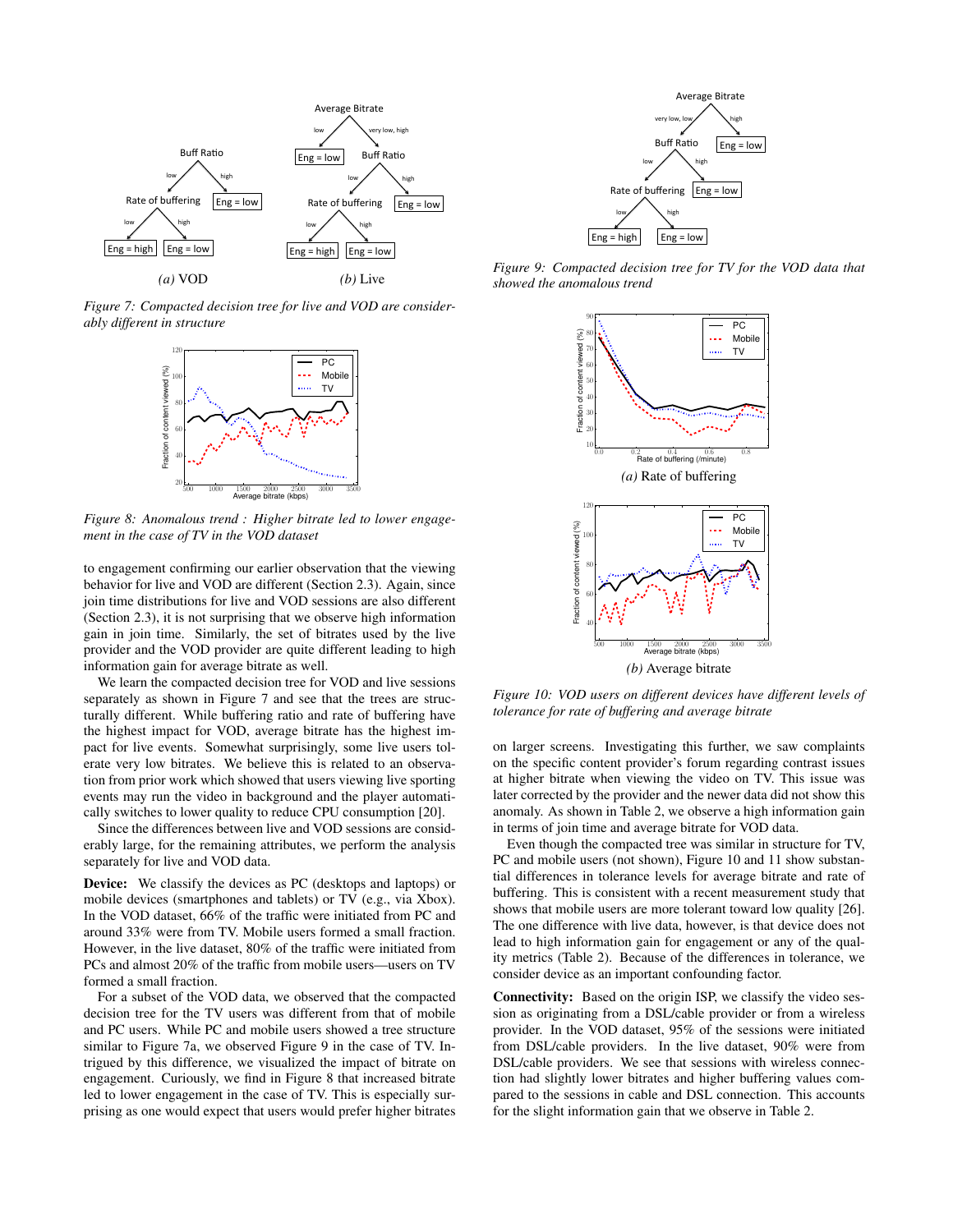

*Figure 11: Live users on different devices have different levels of tolerance for rate of buffering and average bitrate*



*Figure 12: For live content, users on DSL/cable connection and users on wireless connection showed difference in tolerance for rate of buffering*

The compacted decision trees had the same structure for cable vs. wireless providers for both live and VOD data. But we observed difference in tolerance to rate of buffering for both live and VOD content. As we observed earlier in Section 2.3, users were more tolerant to buffering rate when they were on a wireless provider for VOD content. For live content, as shown in Figure 12, we observed difference in tolerance for rate of buffering. Due to these differences, we consider connectivity as a confounding factor.

Time of day: Based on the time of the day, the sessions were classified as during night time (midnight-9am), day time (9am-6pm) or peak hours(6pm-midnight). We observed that 15% of the traffic were during night time, 30% during day time and 55% during peak hours. We also observed that users experienced slightly more buffering during peak hours when compared to late nights and day time. The compacted decision trees were similar for peak hours vs. day vs. night. Users were, however, slightly more tolerant to rate of buffering during peak hours as shown in Figure 13. Since we want to take a conservative stance while shortlisting confounding factors, we consider time of day to be a confounding factor.

Other factors: We did not observe high information gain or significant differences in the compacted decision tree or the tolerance to quality for other factors such as region, popularity, day of week,



*Figure 13: For VOD, users tolerance for rate of buffering is slightly higher during peak hours*

| Confounding Factor                 | Engmnt | <b>Ouality</b> | $O \rightarrow E$ | →E    |
|------------------------------------|--------|----------------|-------------------|-------|
|                                    |        |                | Oual              | Ouant |
| <b>Type of video - live or VOD</b> |        |                |                   |       |
| Overall popularity (live)          | x      |                |                   |       |
| Overall popularity (VOD)           |        |                |                   |       |
| Time since release (VOD)           |        |                |                   |       |
| Time of day (VOD)                  |        |                |                   |       |
| Day of week (VOD)                  |        |                |                   |       |
| Device (live)                      |        |                |                   |       |
| Device (VOD)                       |        |                |                   |       |
| Region (live)                      |        |                |                   |       |
| Region (VOD)                       |        |                |                   |       |
| <b>Connectivity (live)</b>         |        |                |                   |       |
| <b>Connectivity (VOD)</b>          |        |                |                   |       |

*Table 3: Summary of the confounding factors. Check mark indicates if a factor impacts quality or engagement or the quality*→*engagement relationship. The highlighted rows show the key confounding factors that we identify and use for refining our predictive model*

and time since video release (not shown). Thus, we do not consider these as confounding factors.

## 4.3 Summary of main observations

Table 3 summarizes our findings from the analysis of various potential confounding factors. Our main findings are:

- The main confounding factors are type of video, device, and connectivity.
- The four techniques that we proposed for detecting confounding factors are *complementary* and expose different facets of the confounding factors.
- Our model also reconfirmed prior observations on player-specific optimizations for background video sessions. It was also able to reveal interesting anomalies due to specific player bugs.

## 5. ADDRESSING CONFOUNDING FACTORS

Next, we describe how we refine the basic decision tree model we saw in Section 3.2 to take into account the key confounding factors from the previous section. We begin by describing two candidate approaches for model refinement and the tradeoffs involved. We study the impact of both candidate approaches and choose a heuristic "splitting" based approach.

#### 5.1 Candidate approaches

There are two candidate approaches to incorporate the confounding factors into the predictive model:

• Add as new feature: The simplest approach is to add the key confounding factors as additional features in the input to the machine learning algorithm and relearn the prediction model.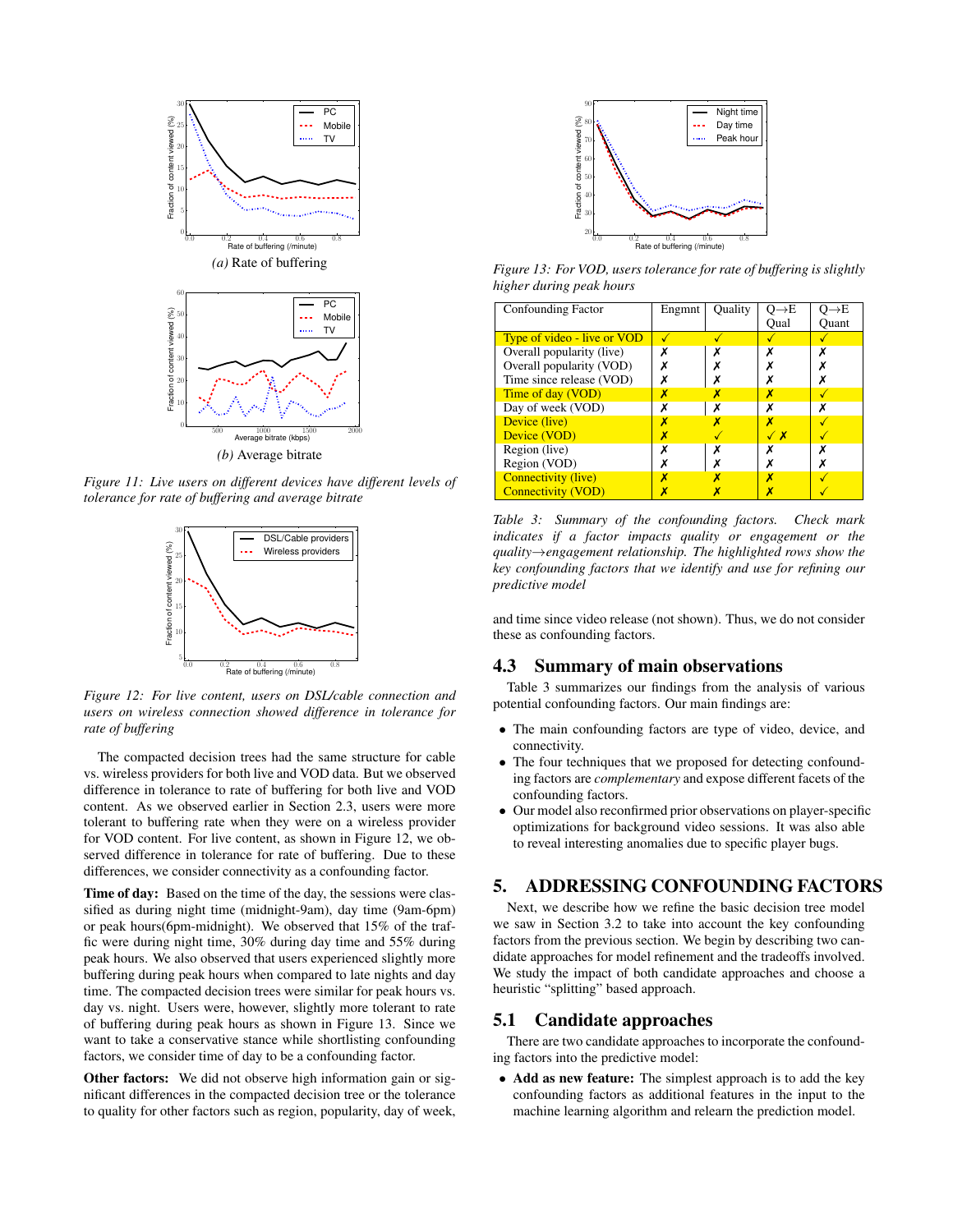

*Figure 14: Comparing feature vs split approach for the different confounding factors*

• Split Data: Another possibility is to split the data based on the confounding factors (e.g., live on mobile device) and learn separate models for each split. Our predictive model would then be the logical union of multiple decision trees—one for each combination of the values of various confounding factors.

Both approaches have pros and cons. The feature-addition approach has the appeal of being simple and requiring minimal modifications to the machine learning framework. (This assumes that the learning algorithm is robust enough to capture the effects caused by the confounding factors). Furthermore, it will learn a single unified model over all the data. The augmented model we learn, however, might be less intuitive and less amenable to compact representations. Specifically, in the context of the decision tree, mixing quality metrics with confounding factors may result in different levels of the tree branching out on different types of variables. This makes it harder to visually reason about the implications for system design. For instance, consider the scenario where we want to know the impact of quality on engagement for mobile users in order to design a new mobile-specific bitrate adaptation algorithm for live sports content. This is a natural and pertinent question that a practitioner would face. To answer this question, we would in effect have to create a new "projection" of the tree that loses the original structure of the decision tree. Moreover, we would have to create this projection for every such system design question.

In contrast, the split data approach will explicitly generate these intuitive projections for different combinations of the confounding factors by construction. It also avoids any doubts we may have about the expressiveness of the machine learning algorithm. The challenge with the split approach is the "curse of dimensionality". As we have more factors to split, the available data per split becomes progressively sparser. Consequently, the model learned may not have sufficient data samples to create a robust enough model.<sup>5</sup> Fortunately, we have two reasons to be hopeful in our setting. First, we have already pruned the set of possibly confounding external factors to the key confounding factors. Second, as Internet video grows, we will have larger datasets to run these algorithms and that will alleviate concerns with limited data for multiple splits.

Following in the data-driven spirit of our approach, we analyze the improvements in prediction accuracy that each approach gives before choosing one of these techniques.

#### 5.2 Results

| Model                  | Accuracy (in $%$ ) |
|------------------------|--------------------|
| Simple decision tree   | 45.02              |
| Without early-quitters | 51.20              |
| Multiple decision tree | 68.74              |

*Table 4: Summary of the model refinements and resultant accuracy when number of classes for engagement is 10*

For this study, we set the number of classes for engagement to 10. We observe similar results for other number of classes as well. Figure 14 compares the increase in accuracy using the feature and the split approach for the three key confounding factors.

As shown in Figure 14, splitting based on type of video vs. adding it as a feature (*Type*) results in the same increase in accuracy. In the case of the split approach, we observe that both splits (live and VOD) do not have the same accuracy—live is more predictable than VOD. However, splitting based on the device type gives better improvement compared to adding device as a feature for both VOD and live (*VOD-Device*, *VOD-Device-2* and *Live-Device*). But, we observed that the accuracy across the splits were not the same. For the VOD dataset, splits corresponding to TV and PC had higher accuracy compared to the split corresponding to smartphones. This is because, as we saw in Section 4, only a small fraction of users viewed VOD content on mobile phones in our dataset. *VOD-Device-2* corresponds to the data in which we observed an anomalous trend in viewing behavior on TV. Here, we observed that the split corresponding to TV had very high accuracy leading to better gains from splitting. For the live dataset, we however observed that the TV split had lower gains compared to mobile and smartphones. This is again because of the inadequate amount of data—the fraction of users watching live content on TV in our dataset was negligible.

Splitting works better than feature addition for both live (*Live-Conn*) and VOD (*VOD-Conn*) in the case of connectivity and for time of day in the case of VOD (*VOD-Time of day*). Time of day did not lead to a huge improvement in improvement in accuracy and hence we ignore it. The other external factors that we considered in Section 4 led to negligible increase in accuracy when addressed using both these approaches.

Why does split perform better? Across the various confounding factors, we see that the split data approach is better (or equivalent) to the feature addition approach. The reason for this is related to the decision tree algorithm. Decision trees use information gain for identifying the best attribute to branch on. Information gain based schemes, however, are biased towards attributes that have multiple levels [19]. While we bin all the quality metrics at an extremely fine level, the confounding factors have only few categories (e.g., TV or PC/laptop or smartphone/tablet in the case of devices). This biases the decision tree towards always selecting the quality metrics to be more important. In the case of type of video, the information gain in engagement is very high since user viewing behavior is very different (i.e, it satisfies criteria number (1) that we have for identifying confounding factors). So it gets chosen at the top level and hence splitting and adding as a feature led to same gain.

#### 5.3 Proposed predictive model

As mentioned in Section 3.3, we observed many users who "sample" the video and quit early if it is not of interest [41]. Taking into account this *domain-specific observation*, we ignore these earlyquitter sessions from our dataset and relearn the model leading to  $\approx 6\%$  increase in accuracy.

Further incorporating the three key confounding factors (type of device, device and connectivity), we propose a unified QoE model

<sup>5</sup>Note that this dimensionality problem is not unique to the split data approach. A decision tree (or any learning algorithm for that matter) faces the same problem as we go deeper into the tree as well. The split approach just elevates the dimensionality problem to the first stage of the learning itself.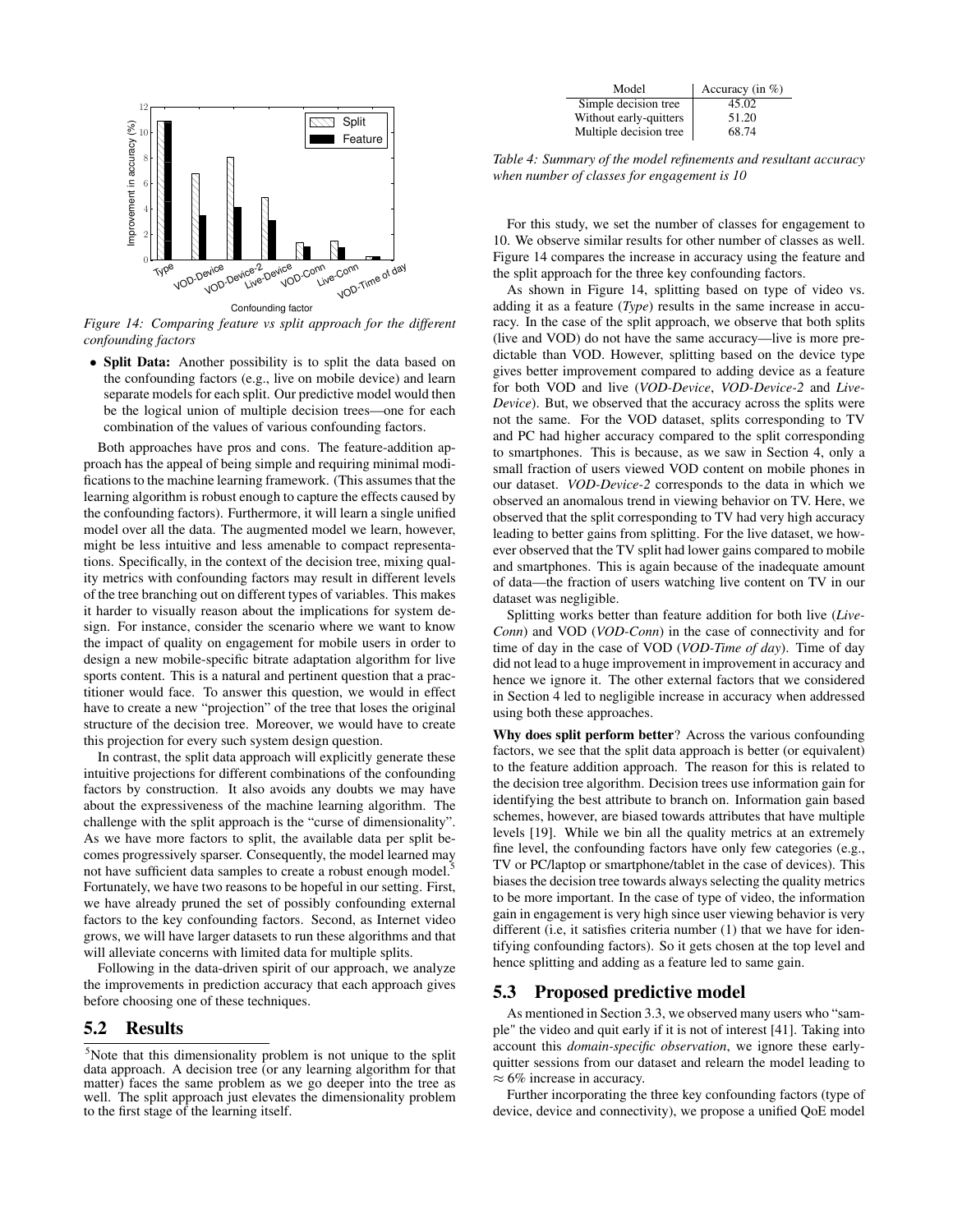based on splitting the dataset for various confounding factors and learning multiple decision trees—one for each split. Accounting for all the confounding factors further leads to around 18% improvement. Table 4 summarizes the overall accuracies when number of classes for engagement is set to 10. This implies that about 70% of the predictions are within the same 10% bucket as the actual user viewing duration.

## 6. IMPLICATIONS FOR SYSTEM DESIGN

In this section, we demonstrate the practical utility of the QoE model using trace-driven simulations. We simulate a video control plane setting similar to previous work and use our QoE model to guide the choice of CDN and bitrate [28]. We compare the potential improvement in engagement using our QoE model against other strawman solutions.

#### 6.1 Overview of a video control plane

The QoE model that we developed can be used by various principals in the Internet video ecosystem to guide system design decisions. For instance, video player designers can use the model to guide the design of efficient bitrate adaptation algorithms. Similarly, CDNs can optimize overall engagement by assigning bitrates for each individual client using our QoE model.

Prior work makes the case for a coordinated control plane for Internet video based on their observation that a purely client- or server- driven bitrate and CDN adaptation scheme for video sessions might be suboptimal [28]. This (hypothetical) control plane design uses a global view of the network and CDN performance to choose the CDN and bitrates for each session based on a global optimization framework. The goal of the optimization is to pick the right control parameters (in this case, CDN and bitrate) in order to maximize the overall engagement. As shown in Figure 15, this control plane takes as input control parameters (CDN, bitrate) and other attributes (device, region, ISP etc.) as input and predicts the expected engagement.

Our QoE model can be used to guide the design of such a video control plane. Note, however, that the QoE model from Section 5 takes various quality metrics and attributes that are confounding as input and predicts the expected engagement. Thus, as discussed in Section 2, we also need to develop a quality model which takes CDN, bitrate, and client attributes as input and predicts the quality metrics (buffering ratio, rate of buffering and join time) in order to fully realize this control plane design. Figure 15 shows the various components and their inputs and outputs. Our key contribution here is in demonstrating the use of the QoE model within this control plane framework and showing that a QoE-aware delivery infrastructure could further improve the overall engagement.

#### 6.2 Quality model

We use a simplified version of the quality prediction model proposed from prior work [28]. It computes the mean performance (buffering ratio, rate of buffering and join time) for each combination of attributes (e.g., type of video, ISP, region, device) and control parameters (e.g., bitrate and CDN) using empirical estimation. For example, we estimate the performance of all Comcast clients in the east coast of the United States that streamed live content over an Xbox from Akamai at 2500 Kbps by computing the empirical mean for each of the quality metrics.

When queried with specific attributes (CDN and bitrate) the models returns the estimated performance. One challenge, however, is that adding more attributes to model often leads to data sparsity. In this case, we use a hierarchical estimation heuristic—i.e, if we do not have sufficient data to compute the mean performance value for



*Figure 15: We use a simple quality model along with our QoE model to simulate a control plane. The inputs and outputs to the various components are shown above.*

a specific attribute, CDN and bitrate combination, we use a coarsergrained granularity of attribute elements [28]. For example, if we do not have enough data regarding the performance of Xbox over Akamai over Comcast connection from the east coast at 2500 Kbps, we return the mean performance that we observed over all the devices over Akamai at 2500 Kbps over Comcast connection from the east coast. We follow the following hierarchy for this estimation: {Type of video, ISP, region, device} < {Type of video, ISP, region}  $\langle$  {Type of video, ISP}.

#### 6.3 Strategies

We compare the following strategies to pick the control parameters (CDN and bitrate):

1. Smart QoE approach: For our smart QoE approach, we use a *predicted quality model* and a *predicted QoE model* based on historical data. For choosing the best control parameters for a particular session, we employ the following brute force approach. We estimate the expected engagement for all possible combinations of CDNs and bitrates by querying the *predicted quality model* and the *predicted QoE model* with the appropriate attributes (ISP, device etc.). This approach assigns the CDN, bitrate combination that gives the best predicted engagement.

2. Smart CDN approaches: We find the best CDN for a given combination of attributes (region, ISP and device) using the *predicted quality model* by comparing the mean performance of each CDN in terms of buffering ratio across all bitrates and assign clients to this CDN. We implement three variants for picking the bitrate:

*2(a) Smart CDN, highest bitrate:* The client always chooses to stream at the highest bitrate that is available.

*2(b) Smart CDN, lowest buffering ratio:* The client is assigned the bitrate that is expected to cause the lowest buffering ratio based on the *predicted quality model*

*2(c) Smart CDN, control plane utility function:* The client is assigned the bitrate that would maximize the utility function (−3.7  $\times$  $BufferRatio + \frac{Bitrate}{20}$  [28].

3. Baseline: We implemented a naive approach where the client picks a CDN and bitrate randomly.

#### 6.4 Evaluation

To quantitatively evaluate the benefit of using the QoE model, we perform a trace based simulation. We use week-long trace to simulate client attributes and arrival times. In each epoch (one hour time slots), a number of clients with varying attributes (type of video, ISP, device) arrive. For each client session, we assign the CDN and bitrate based on the various strategies mentioned earlier. For simplicity, we assume the CDNs are sufficiently provisioned and do not degrade their performance throughout our simulation. To evaluate the performance of these strategies, we develop *actual engagement models* and an *actual quality models* based on the empirical data from the current measurement epoch and compare the engagement predicted by these models for each session. (Note that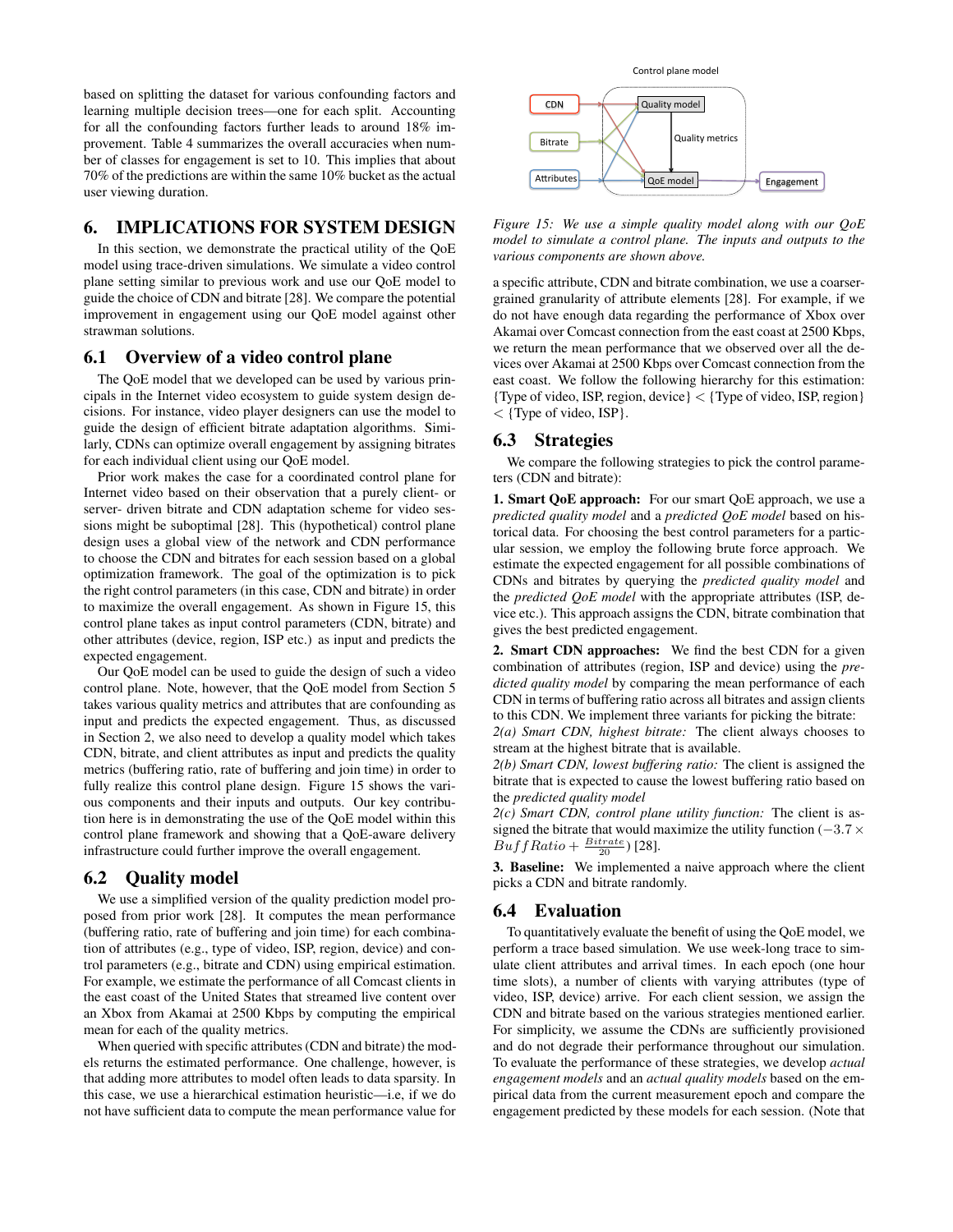

*Figure 16: Comparing the predicted average engagement for the different strategies*

the models that we use for prediction are based on historical data). Since the arrival patterns and the client attributes are the same for all the strategies, they have the same denominator in each epoch.

Figure 16 compares the performance of the different strategies for live and VOD datasets broken down by performance on each device type. As expected, the baseline scheme has the worst performance. The smart QoE approach can potentially improve user engagement by up to  $2 \times$  compared to the baseline scheme. We observed that the smart CDN and lowest buffering ratio scheme picks the lowest bitrates and hence the expected engagements are lower compared to the other smart schemes (except in the case of VOD on mobile phones where it outperforms the other smart CDN approaches). The smart CDN with utility function approach and smart CDN highest bitrate approaches have very comparable performances. This is because the utility function favors the highest bitrate in most cases. Our smart QoE approach picks intermediate bitrates and dynamically shifts between picking the lower and the higher bitrates based on the various attributes and the predicted quality. Thus, it can potentially improve user engagement by more than 20% compared to the other strategies.

## 7. DISCUSSION

Other engagement measures: Content providers are also interested in other measures of engagement involving different time scales of user involvement such as customer return probability to the particular service. The quality metrics might impact these other engagement measures differently [20]; e.g., join time may affect the return probability of the customer even though it does not have a huge impact on the user engagement during a particular session. We may have to weigh in these different notions of engagement to compute an aggregate engagement index. Having said that, we

believe the high-level data-driven approach we propose can be applied to other notions of engagement as well.

Evolution of the QoE model: As the network and the user expectations for quality change with time, the QoE model also needs to evolve to capture these effects. For instance, the specific bitrates at which providers serve content might change with time. Similarly, with time, users might have higher expectations with respect to quality from the video delivery system. In this context, we envision a live refinement system that constantly observes and analyzes the user viewing habits and continuously adapts the QoE model based on these observations.

QoE model for other Internet services: The methodology that we proposed can be generalized to be used for developing QoE models for other Internet services as well. The specific metrics, confounding factors and inferences might be different, but the general methodology of developing a data-driven predictive QoE model using machine learning techniques can be applied to new domains like VoIP, online gaming etc.

## 8. RELATED WORK

Engagement in Internet video: Past measurement studies have shown that video quality impacts user engagement [20, 26]. However, they provide a simple quantitative understanding of the impact of individual quality metrics (e.g., buffering) on engagement. We shed further light and provide a unified understanding of how all the quality metrics when put together impact engagement by developing a QoE model. Similarly, previous studies have also shown that a few external factors (e.g., connectivity) affect user engagement [26]. Recent work suggests the use of Quasi Experimental Design (QED) to eliminate any possible bias that can be caused by confounding factors and establish causal relationships [26]. However, these factors have to be provided a priori and there does not exist any techniques to identify if an external factor is potentially confounding or not. We extend our previous work [15] by developing techniques to identify external factors that are confounding and incorporate these factors to form a unified QoE model.

User studies: Prior work by the multimedia community try to assess video quality by performing subjective user studies and validating objective video quality models against the user study scores [11, 18,25,30,32]. User studies are typically done at a small-scale with a few hundred users and the perceptual scores given by users under a controlled setting may not translate into measures of user engagement in the wild. The data-driven approach that we proposed is scalable and it produces an engagement-centric model.

Control plane: Liu et al., make a case for a co-ordinated video control plane that uses measurement-driven parameters to improve video quality by adapting CDN and bitrate of clients using a global optimization scheme [28]. As we showed, our QoE model can be used under a similar framework to further improve the benefits.

Adaptive video players design: Commercial video players today perform client-side bitrate adaptation based on current bandwidth conditions [4]. Studies that have analyzed these players have found that there is significant scope for improving their adaptation schemes [13]. Video player designers typically use ad hoc mechanisms to trade-off between various network parameters [12, 13]. Our video QoE model can be potentially used to develop engagement-centric video player adaptation algorithms.

Diagnosis: Past work has looked at techniques to proactively diagnose quality issues in video delivery in order to minimize its impact on users [29, 38]. In Section 4.2, we show that our model can also